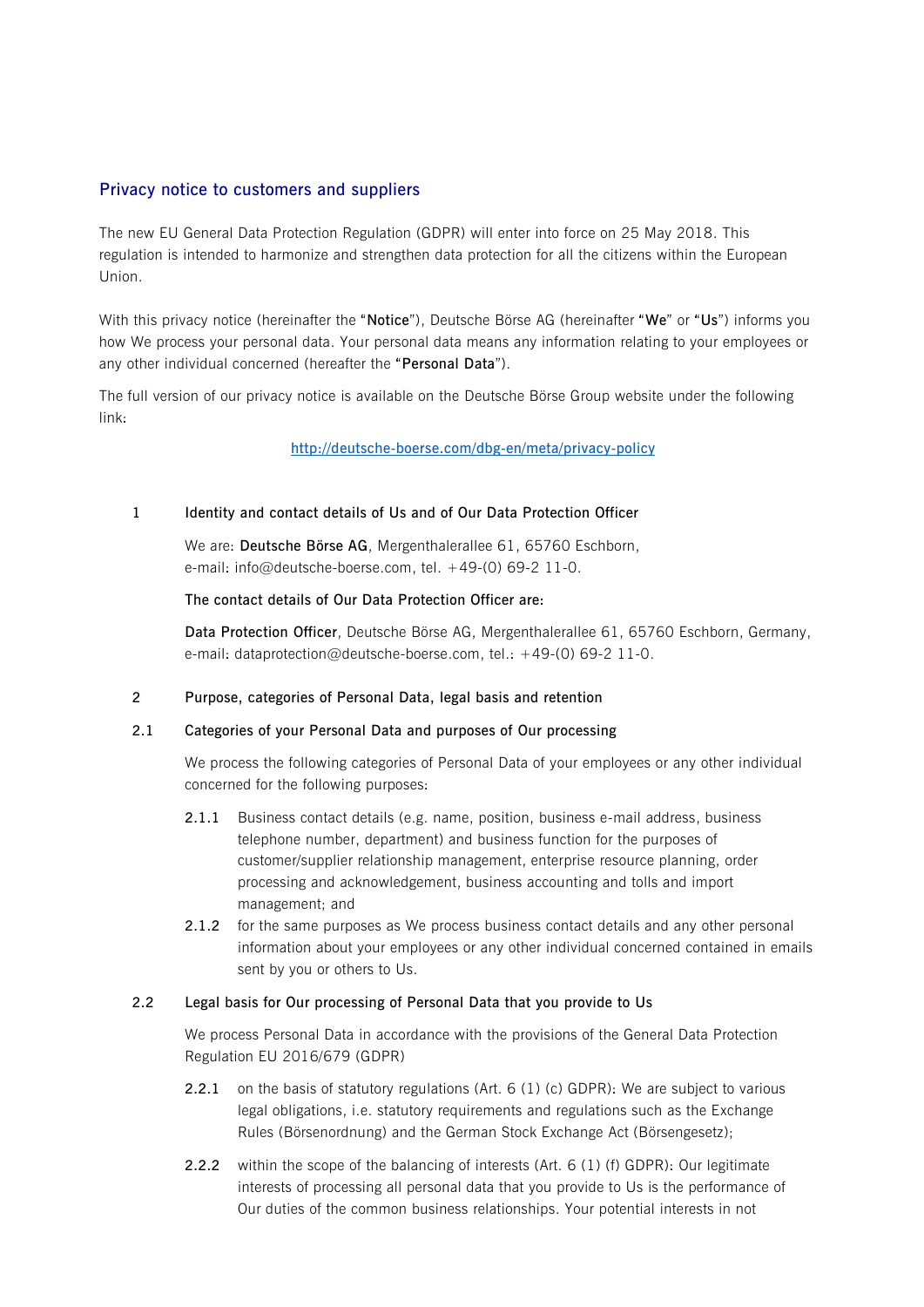processing your personal data have been taken into consideration and the amount of data minimised to the necessary.

#### **2.3 Do you have to provide your Personal Data to Us?**

The provision of your Personal Data is necessary to access the protected areas of this website which is limited to members of Our customer groups, to make direct contact with Us, or to receive a newsletter. This means that you are obliged to provide your Personal Data to Us as part of a user registration process when making use of these options. Such Personal Data remain under your control at all times via the "My Profile" facility. Your user account can be viewed or modified at any time by you, the account owner.

### **2.4 Automated decisions**

We do not make any automated decisions solely on automatic processing, including profiling, which would produce legal effects concerning you or similarly significantly affect you.

# **2.5 Sources from which We have obtained the Personal Data**

We may have obtained the Personal Data set out in Section 2.1 above e.g. from the following not public accessible sources: contract and communication during contract performance.

# **2.6 Retention periods**

The retention periods for Personal Data depend on the purpose of the processing. We will retain Personal Data set out under Section 2.1 above for as long as (i) necessary for the respective purpose, and/or (ii) required by applicable statutory retention laws. In your case, We will retain personal data that you provide to Us for as long as Our business relationship with your firm lasts, plus any applicable retention periods required pursuant to statutory provisions (e.g. based on tax law provisions) or required to pursue Our legitimate interests after the termination of the business relationship (e.g. in order to make claims within the statutory limitation periods).

### **3 Transfer of Personal Data to third parties**

#### **3.1 Transfer of your Personal Data to third parties**

Any transfer of Personal Data that you provide to Us to EU service providers (e.g. for purposes of IT hosting, operation and support), is based on prior signed data processing agreements according to GDPR requirements.

# **3.2 Transfer of Personal Data that you provide to Us to third parties located in countries outside the European Union?**

If We transfer Personal Data that you provide to Us to third parties that are located outside the European Union (e.g. in the US), We use so-called EU Model Clauses (see EU Model Clauses under http://ec.europa.eu/justice/data-protection/international-transfers/transfer/index\_en.htm) if there is no adequacy decision by the European Commission for such country.

#### **3.3 Transfer of your Personal Data to public authorities**

We may transfer your Personal Data to public authorities where this is required by the applicable law (e.g. the German Stock Exchange Act (Börsengesetz) or the German Securities Trading Act (Wertpapierhandelsgesetz). A transfer of your Personal Data is also permitted if there is a suspicion of a criminal offence or the abuse of the services offered on Our website. In